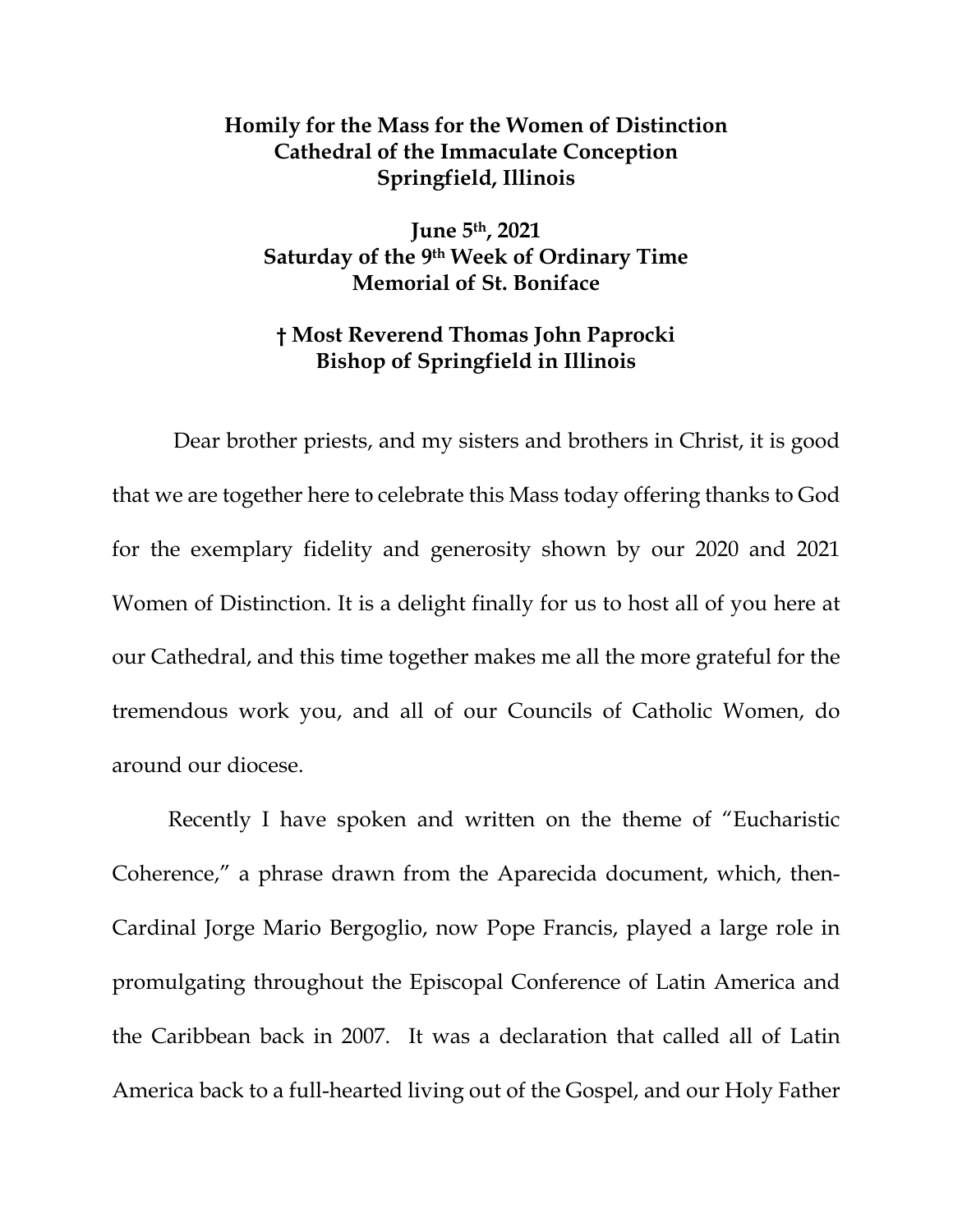seems to still have much of it in his heart now as Pope Francis. That document uses this profound phrase – "Eucharistic Coherence" – to refer to the necessary consistency that must be evident between a Catholic's life, and the Blessed Sacrament that they receive at Mass. It aims to protect the Eucharist from desecration, but it also aims to protect the life of grace of those Catholics receiving the Eucharist, for, as St. Paul reminds the earliest Christians, "*Whoever eats unworthily of the bread and drinks from the Lord's cup makes himself guilty of profaning the body and of the blood of the Lord"* (1 Cor 11:27). This desire, that both the sacrament and souls be respected and cherished, is something that Pope Francis has continued to emphasize through his recent promulgation of the new Book VI of the *Code of Canon Law.*

As much as I would want to offer you all some canonical commentary today, I suspect you would find it less exciting than I do! And yet the Lord brought again and again that idea of "Eucharistic Coherence" back to the top of my mind and prayer, and, as I began to examine the readings and reflect on the purpose of our celebration today, I found a new depth to this phrase.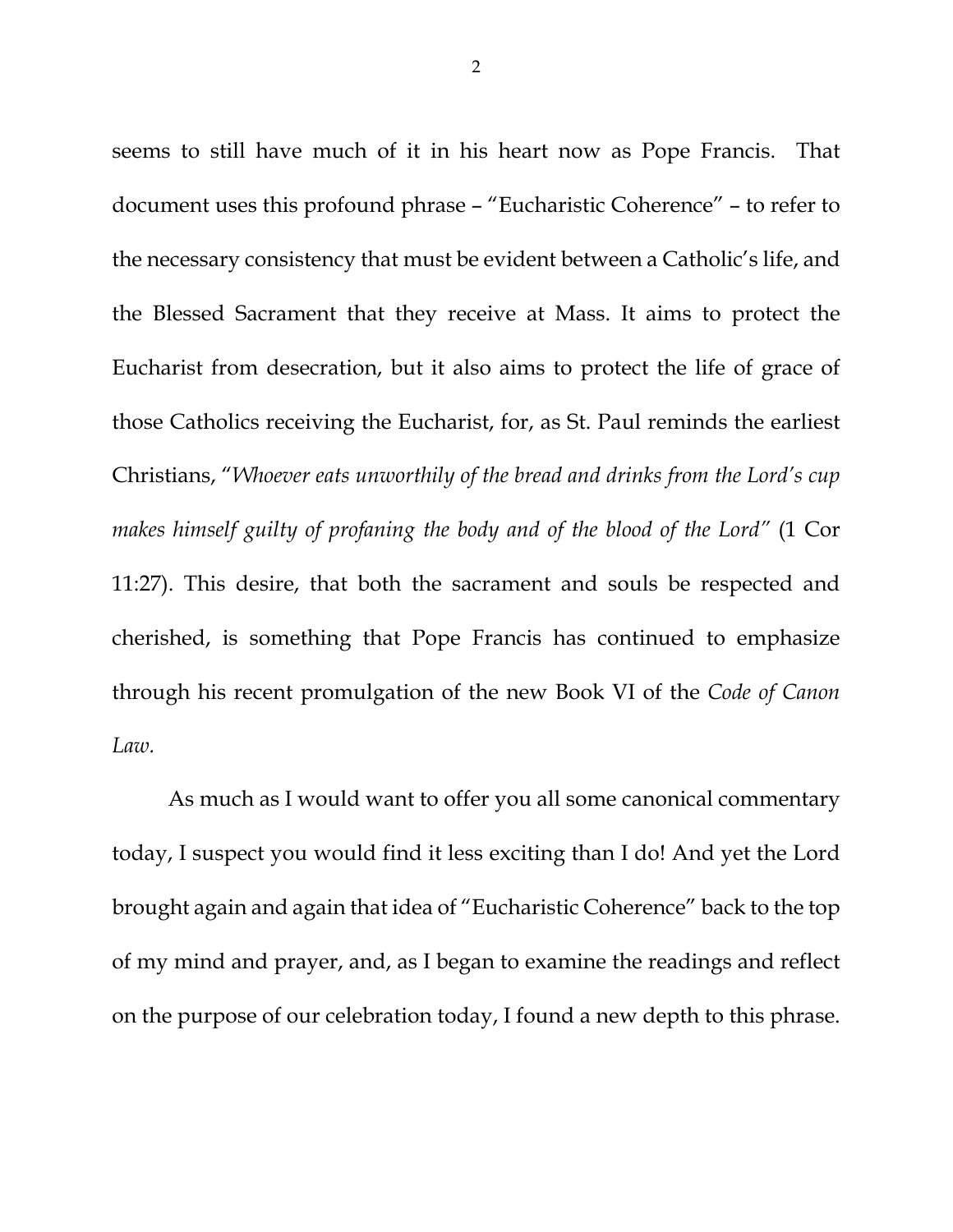"Eucharistic Coherence," certainly refers to the consistency that must mark a Christian's actions and his faith: his or her life must match that of the Life of Christ that they receive in Holy Communion. But by this greatest of sacraments, Our Lord does not turn us into cookie-cutter versions of Himself! Rather, marvelously, each of us is meant – in our own particular, unique, unrepeatable way — to emulate what we receive.

Lawrence Feingold, in his comprehensive tome on the theology of the Eucharist, summarizes the Blessed Sacrament as three fundamental gifts: of *presence...* of *sacrifice...* and of *communion*. **Presence:** Jesus truly remaining *with* us. Sacrifice: Jesus offering Himself *for* us. And Communion: Jesus Himself being our spiritual sustenance.

Tomorrow, as we celebrate the great feast of Corpus Christi, it will be the proper time to meditate on what exactly Jesus gives us in the Eucharist, but *today* I want to speak about *our* side of this mystery. Since the Eucharist is a gift of presence, sacrifice, and communion, what kind of *invitation* does Our Lord offer to us to emulate His gift? How can our lives reflect what we have received? Can our actions and words and deeds echo, or *cohere with*, the Sacrament we approach today?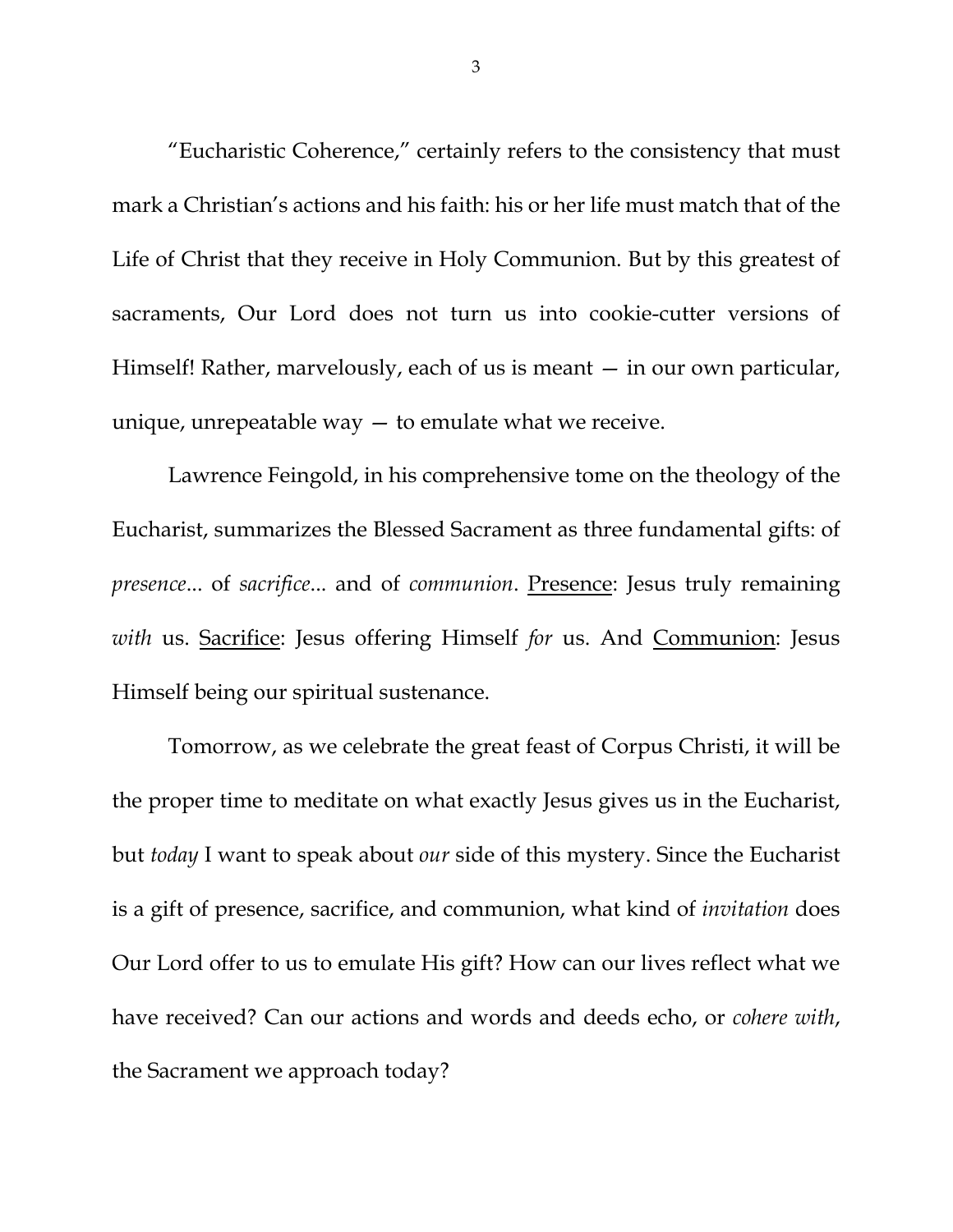Presence. Of course, Jesus is present to us in the Blessed Sacrament. He waits for us, remains near to us in every tabernacle, and comes within our bodies and souls in those beautiful minutes after we receive Him at Mass. The Catholic faithful yearned for that presence last summer when we were deprived from attending public Masses! How good it is for everyone to be able to receive Jesus again today!

But what is His Presence like? How can we emulate Him? I think it comes down to a simple action: to give all of our attention to the person that is in front of us at any given minute. Think about it. Jesus is completely present to you when you pray to Him. He does not get distracted. He does not pull out his phone, or run off to something else, or get bored after a while. He stays with us, He speaks to us, He gives all His attention to us. How might we practice this present-ness with those we love?

My dear sisters in Christ, perhaps better than the men in the room, you have been given a naturally *receptive and sensitive* heart. This is the first of several such particularly feminine gifts that Pope St. John Paul II outlined in his marvelous encyclical to women, *Mulieris Dignitatem*, and it matches beautifully to this first attribute of Our Lord's gift of the Eucharist: His

4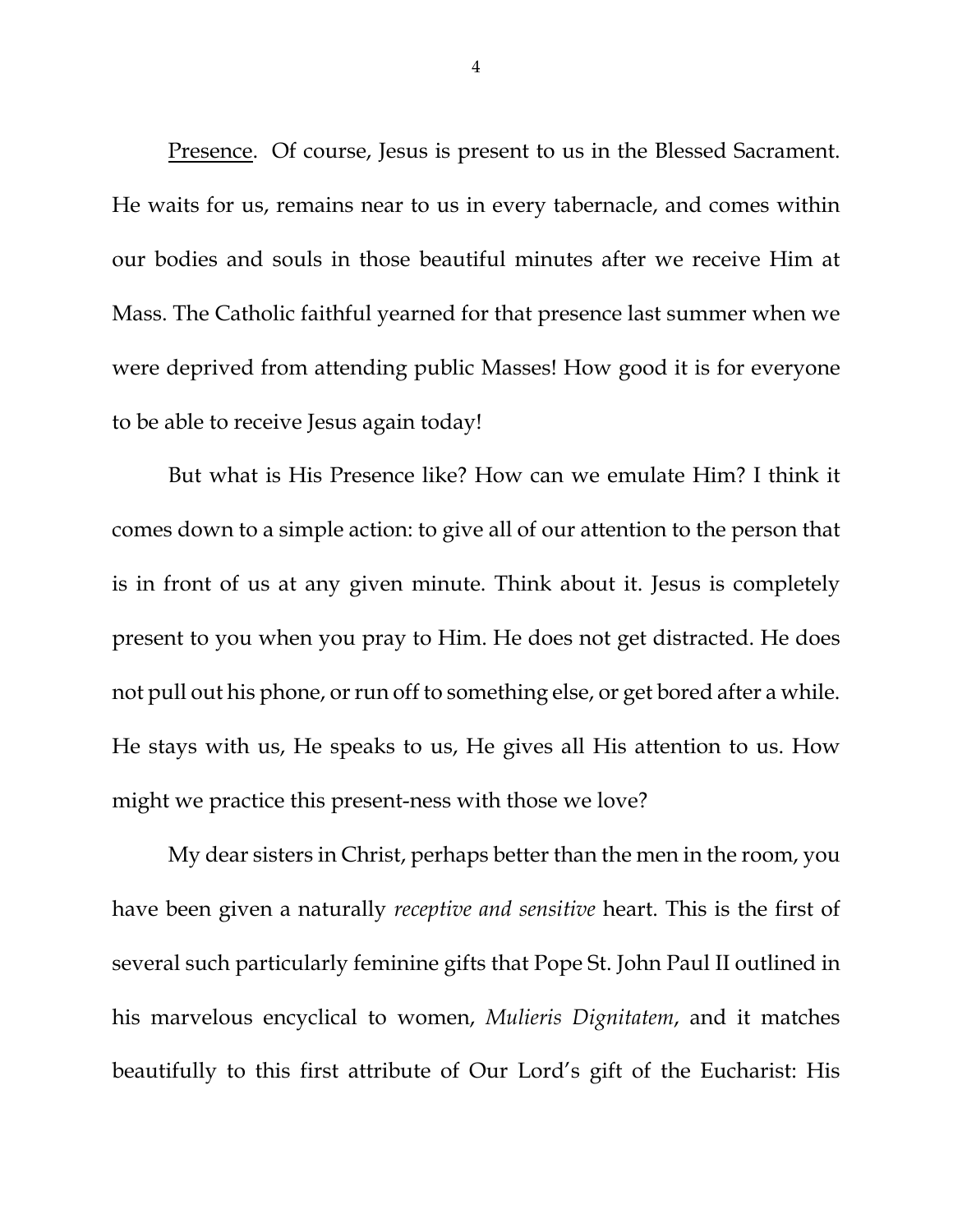simply remaining *present* to us. We laugh about the trope of a man zoning out as his poor wife tries to engage him in conversation, but there is a grain of truth to it: women are generally better than men at knowing what is happening in someone else's heart, and paying attention to that.

The feminine heart is often better able to be *present* and *sensitive* to the person they are with. Do not neglect this tremendous gift! Use your natural sensitivity to love ... to preach the Gospel ... to make Christ *present* to our world! In all those simple moments when you are *present* and *sensitive* to those around you, know that Christ's Eucharistic Love is reflected in you!

Sacrifice. This is the second attribute that Prof. Feingold finds in Jesus' gift of His Body and Blood. Of course, we describe the Mass as a "sacrifice," and so it is. It is the re-presentation of the sacrifice that Jesus began at the Last Supper – the Blood of the New Covenant – culminating on Calvary with His sacrificial death on our behalf. A sacrifice is something offered, endured, or given-over to another. In the Old Testament this was often from the first fruits of someone's flock or field. Jesus gives Himself in sacrifice to the Father, and so do we every time we offer something up for love of God. Of course, we do this as well whenever we pour ourselves out in service to the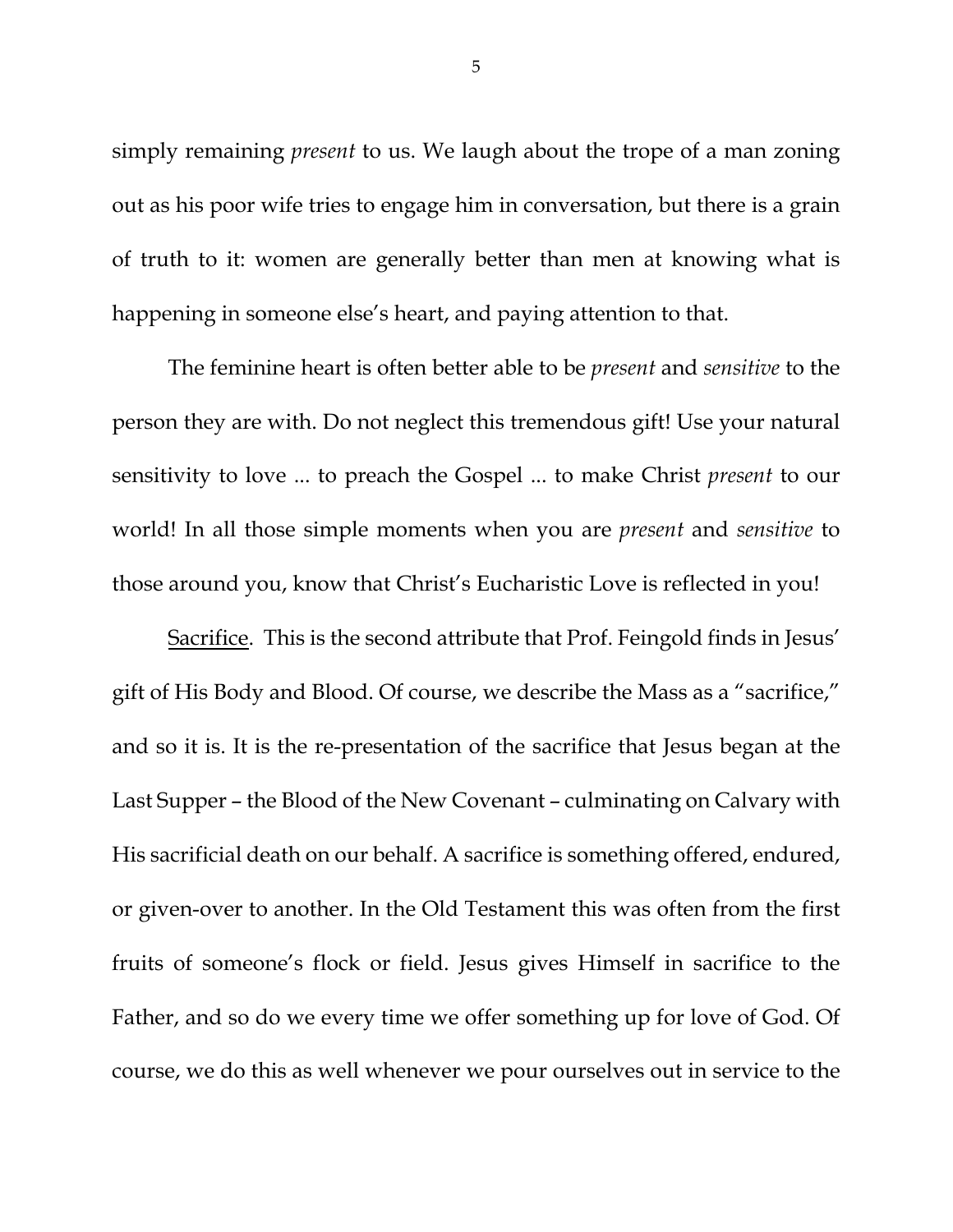Church, in love for our family or friends, or even on our own as we endure some cross, hardship, or humiliation in self-sacrifice for someone else.

Again, with all of you gathered here today, I want to take a moment to appreciate how this attribute of *sacrifice* is reflected specifically in the feminine heart. St. John Paul spoke of the feminine genius being marked not only by receptivity, but also by *generosity*. This takes nothing away from the ways that men are generous, but it acknowledges that a woman has a natural tendency to pour herself out in love. We see this innate *generosity* so clearly in the love between a mother and child. It is sometimes called the "mama bear" instinct, the natural willingness before and after giving birth to her child for a mother to sacrifice herself for her baby. This sacrificial love is expressed differently by a father, who is more likely to sacrifice himself *outwardly* to protect or provide. A mother's love tends toward a self-*sacrifice*, a *generosity*, that is more constant ... more inward ... more sublime ... more compassionate. My dear sisters, let the Lord's sacrifice inspire your own generosity anew today!

Finally, Communion. Of course, we call the Eucharist "Holy Communion," so again we realize how close to the heart of things we are in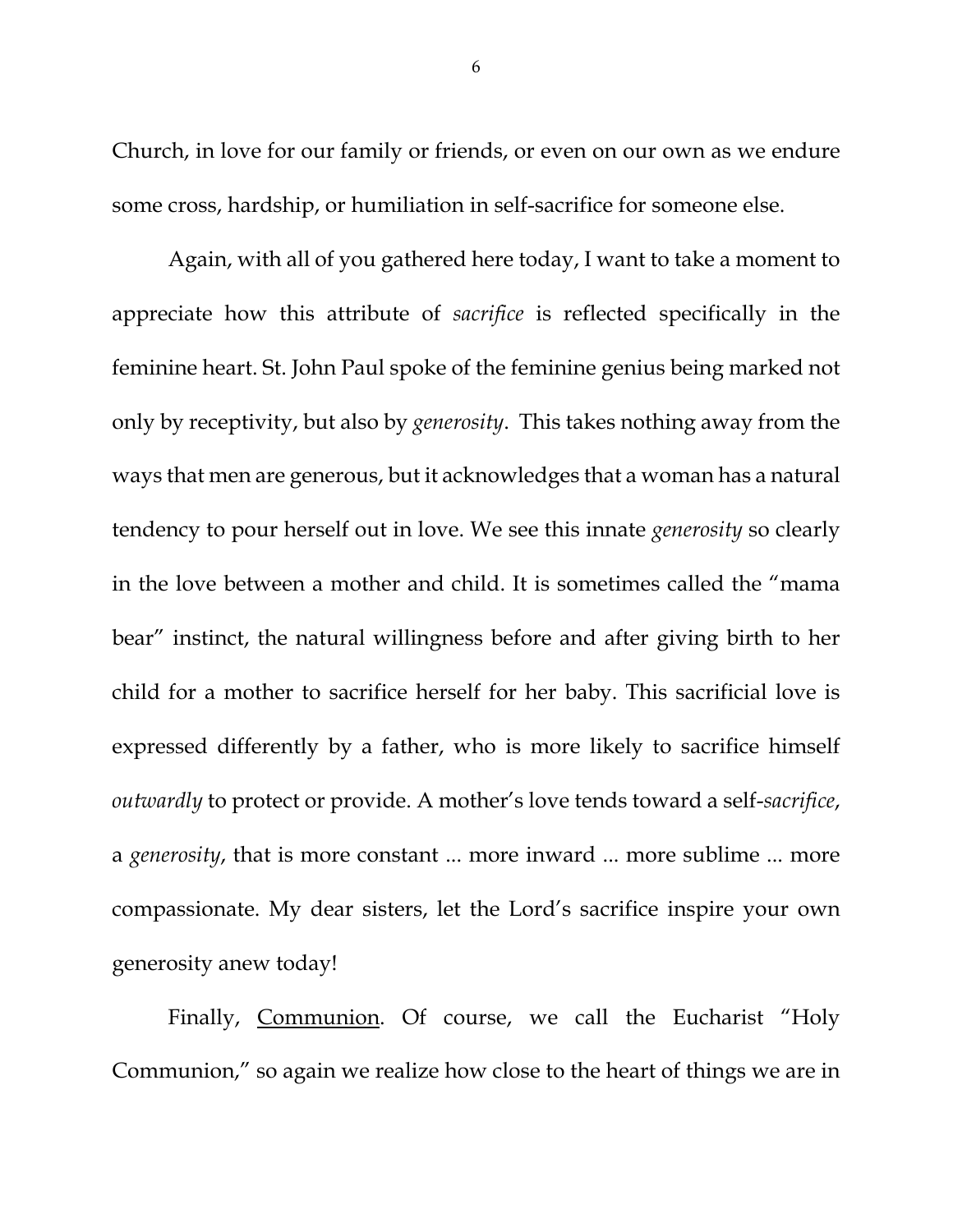describing this Sacrament as a gift of Communion. God Himself is a Communion, a Trinity, and though even that language falls short, every other relationship-word fails even more. Father, Son, and Spirit are not really "friends," or "siblings," or "coworkers." No, they are best described as a Communion, a Unity, a Trinity: three persons living from a common life, united and entirely consumed by love for each other. And so, when we receive Holy Communion, we are being *received into* that Communion that God *is*. Holy Communion does not so much make us friends, or siblings, or coworkers with God – though those words are not entirely wrong – but our relationship with Him is best described by "communion." And how do we live that relationship? By letting our life be united with God's, and our hearts set afire by His love.

My dear sisters, again, you can offer the world a particular example of this kind of life. Pope St. John Paul II offered one final attribute of the feminine heart that specifically instantiates this *communion* that marks God Himself, and His gift of the Eucharist, and that final attribute is *maternity*. No friendship, no brotherhood, no collaboration — none of those relationships comes close to the bond that a mother has with her child. Yet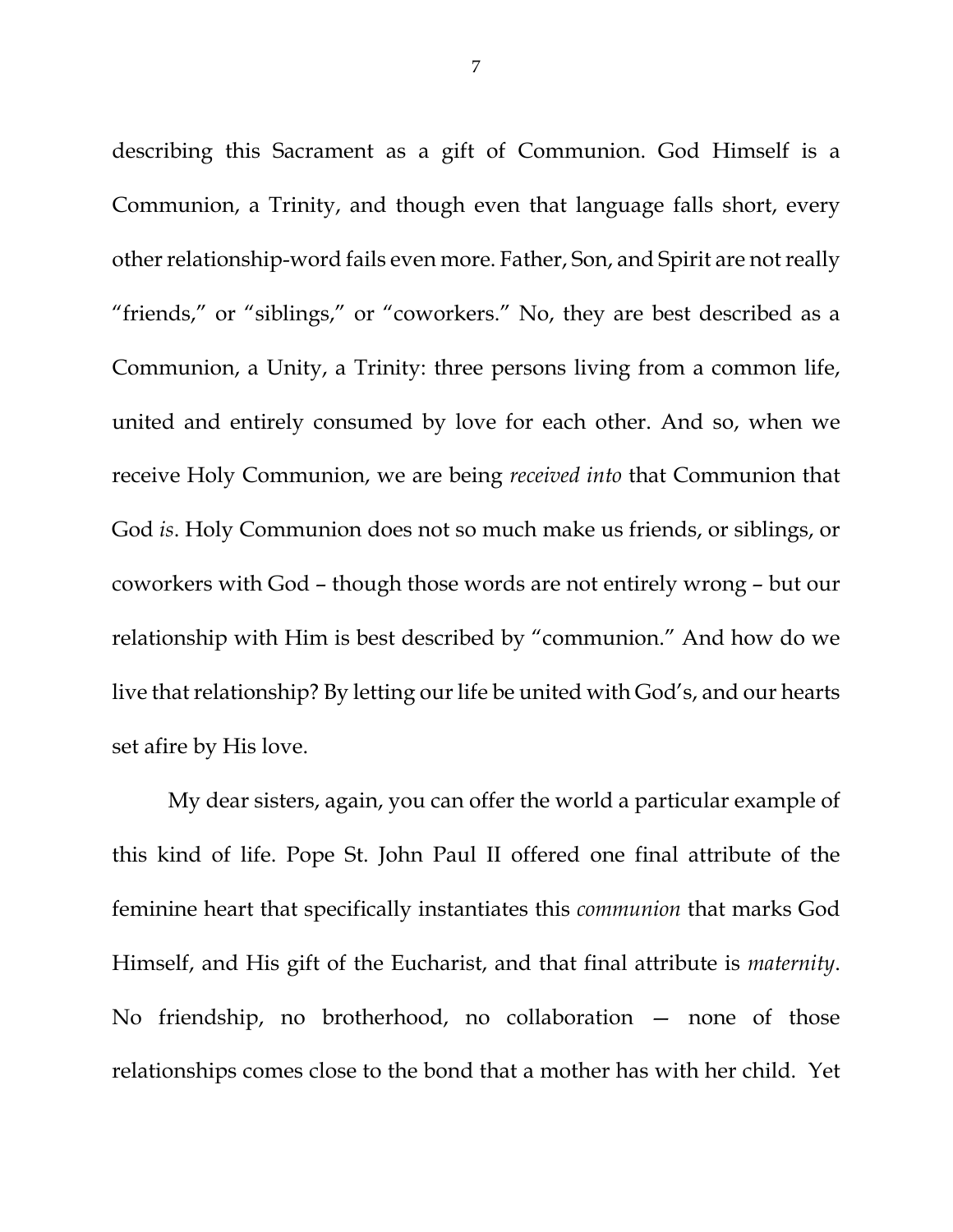our world is apt to stop short of motherly love: it costs a lot, *it costs everything*, and that is too high a price to pay according to the usual mindset these days. Better just to risk yourself a little to love — just be a friend, just do something together, just have a working relationship — this kind of love is safer, it costs less, it is easier to control. While Jesus taught us to call God "Our Father," we also see elements of God's kind like that of a mother's: it is a total selfgift; an unprotected and open heart; a blank check from God to us.

The feminine heart is so good at showing us all how this is done! Love unreservedly. Show us all what it looks like to give life and love to those around you. Be mothers to your own children, but also all those little or lost souls in our world today.

The Scriptures offered us at this Mass deepen our reflection here on feminine love. To the modern mentality of limited-love, the great Archangel Raphael's parting words to Tobit and his family remind them, and us, that "*Those who perform deeds of charity and of righteousness will have fulness of life; but those who commit sin are the enemies of their own lives*" (Tobit 12:9-10). We cannot think that to love is to lose something! No, love is precisely where we will find joy and completeness.